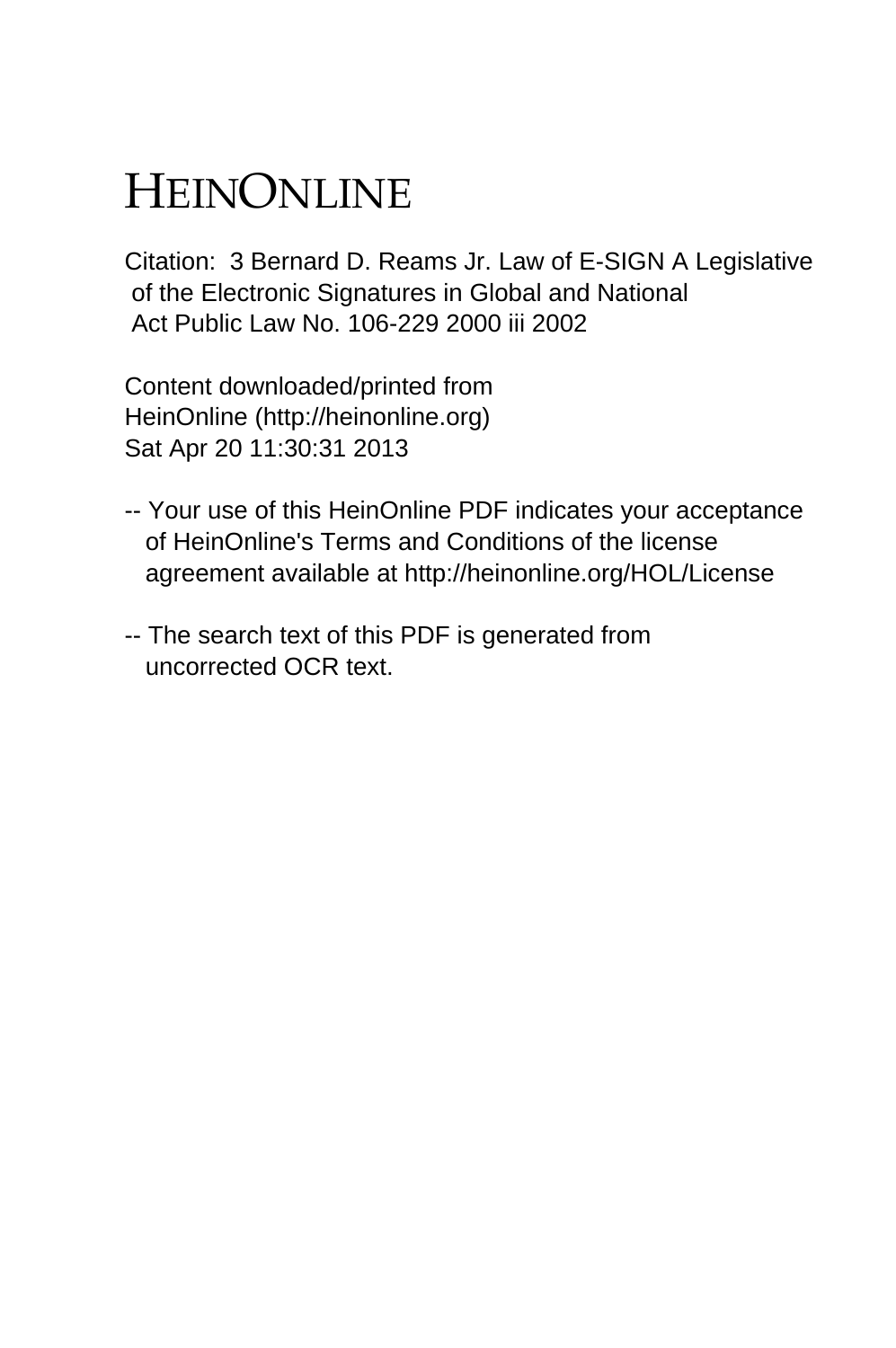## **Acknowledgment**

The research and drafting efforts of various individuals resulted in the successful completion of this compilation. Christopher Anglim, Government Documents Librarian and Archivist at the Sarita Kennedy East Law Library was invaluable in collecting and drafting documents essential to this legislative history. Diana Y. Vega, candidate for J.D. 2001, St. Mary's University School of Law and my research assistant, skillfully drafted the front matter and organized documents. Appreciation for their contributions is gratefully acknowledged.

> Bernard D. Reams, Jr. March 2001 San Antonio, TX